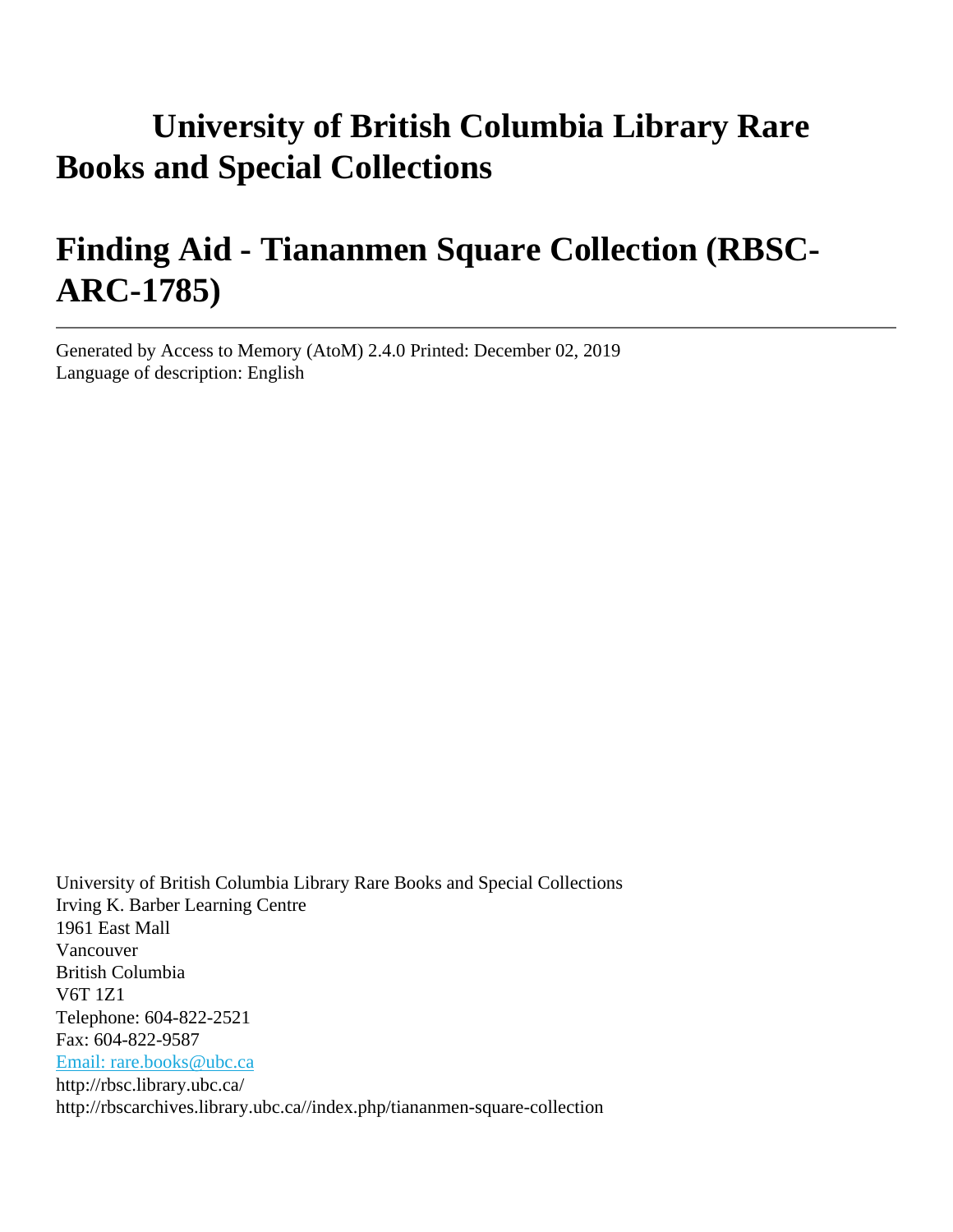## **Table of contents**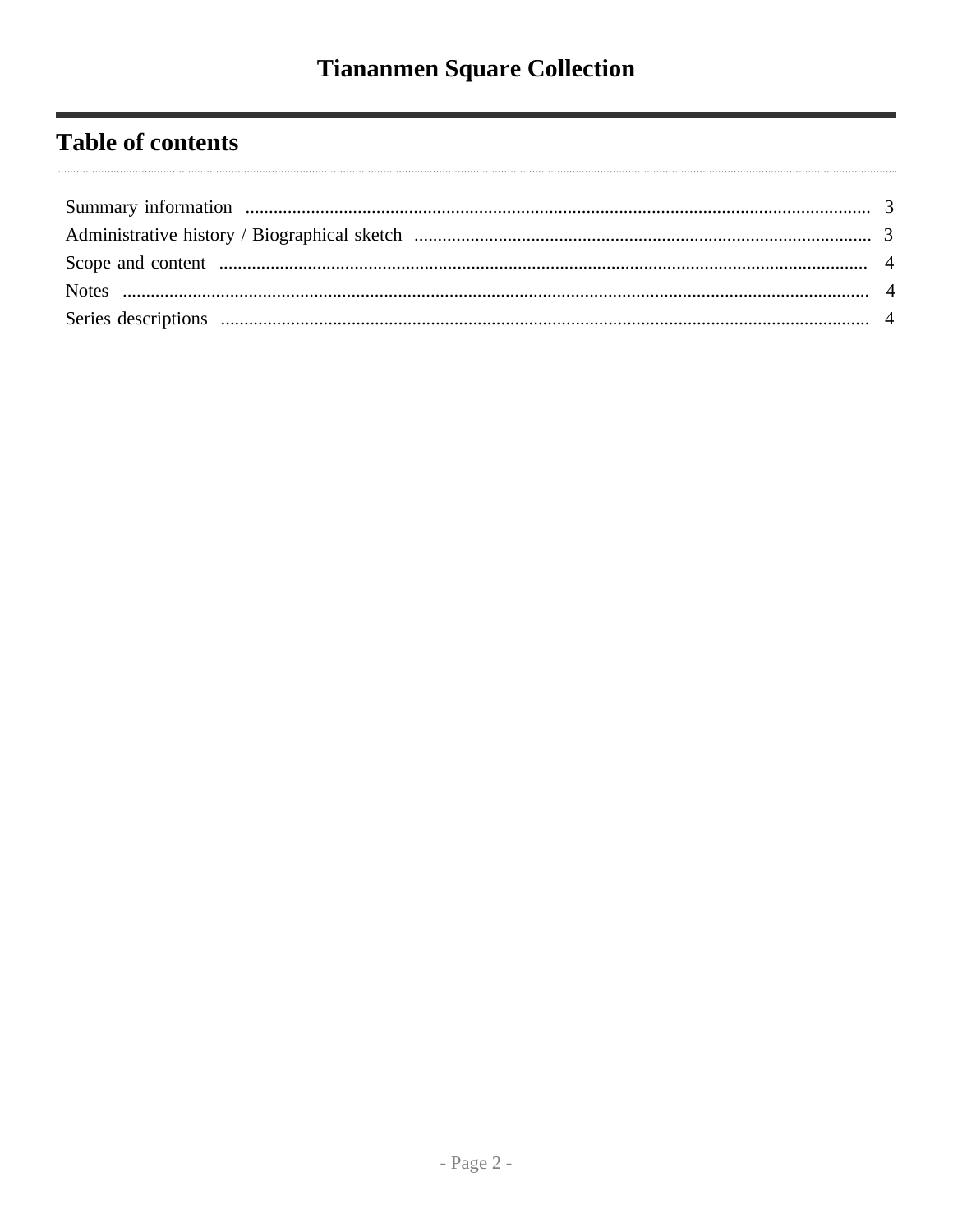<span id="page-2-0"></span>

| <b>Repository:</b>                           | University of British Columbia Library Rare Books and Special<br>Collections                                |  |  |
|----------------------------------------------|-------------------------------------------------------------------------------------------------------------|--|--|
| <b>Title:</b>                                | <b>Tiananmen Square Collection</b>                                                                          |  |  |
| ID:                                          | RBSC-ARC-1785                                                                                               |  |  |
| Date:                                        | 1989 (date of creation)                                                                                     |  |  |
| Date:                                        | 1989 (date of creation)                                                                                     |  |  |
| <b>Physical description:</b>                 | 26 cm of textual records and other media.                                                                   |  |  |
| Dates of creation,<br>revision and deletion: | Finding aid created by Ashlynn Prasad in April 2018. Accrual processed<br>by James Goldie in November 2019. |  |  |

## <span id="page-2-1"></span>**Administrative history / Biographical sketch**

#### **Note**

Angela Codina, a Canadian lawyer, was residing in Macau at the time of the Tiananmen Square incident in Beijing in 1989. The Tiananmen Square incident, also called June Fourth incident or 6/4, was a culmination of a series of protests and demonstrations in China in the spring of 1989 that culminated on the night of June 3–4 with a government crackdown on the demonstrators in Tiananmen Square in Beijing. Although the demonstrations and their subsequent repression occurred in cities throughout the country, the events in Beijing—and especially in Tiananmen Square, historically linked to such other protests as the May Fourth Movement (1919)—came to symbolize the entire incident. In the midst of this unrest, Codina traveled to Beijing to conduct a series of interviews with the leaders of the uprising. Codina also participated in the Tiananmen Square uprising as a speaker at the gathering there, bringing greetings of solidarity as a Canadian to those who were present.

### **Custodial history**

Angela Codina conducted these interviews of the Tiananmen Square uprising's leaders at the request of Geraldine Bowman and Harry Kopyto. After their creation, the cassette tapes were eventually sent out of the country and restored to Ms. Codina after she left China. Geraldine Bowman accepted and kept custody of the materials from the 1990s onward, during which time she commissioned transcriptions to be made of the recorded interviews. The materials were also briefly in the possession of Marjorie Chan, an actor who referred to them during the process of creating a play about the Tiananmen Square incident. Rare Books and Special Collections acquired the materials from Geraldine Bowman in December 2017. Photographs depicting events at Tiananmen Square that had been in the possession of Harry Kopyto were added to this collection in October 2019.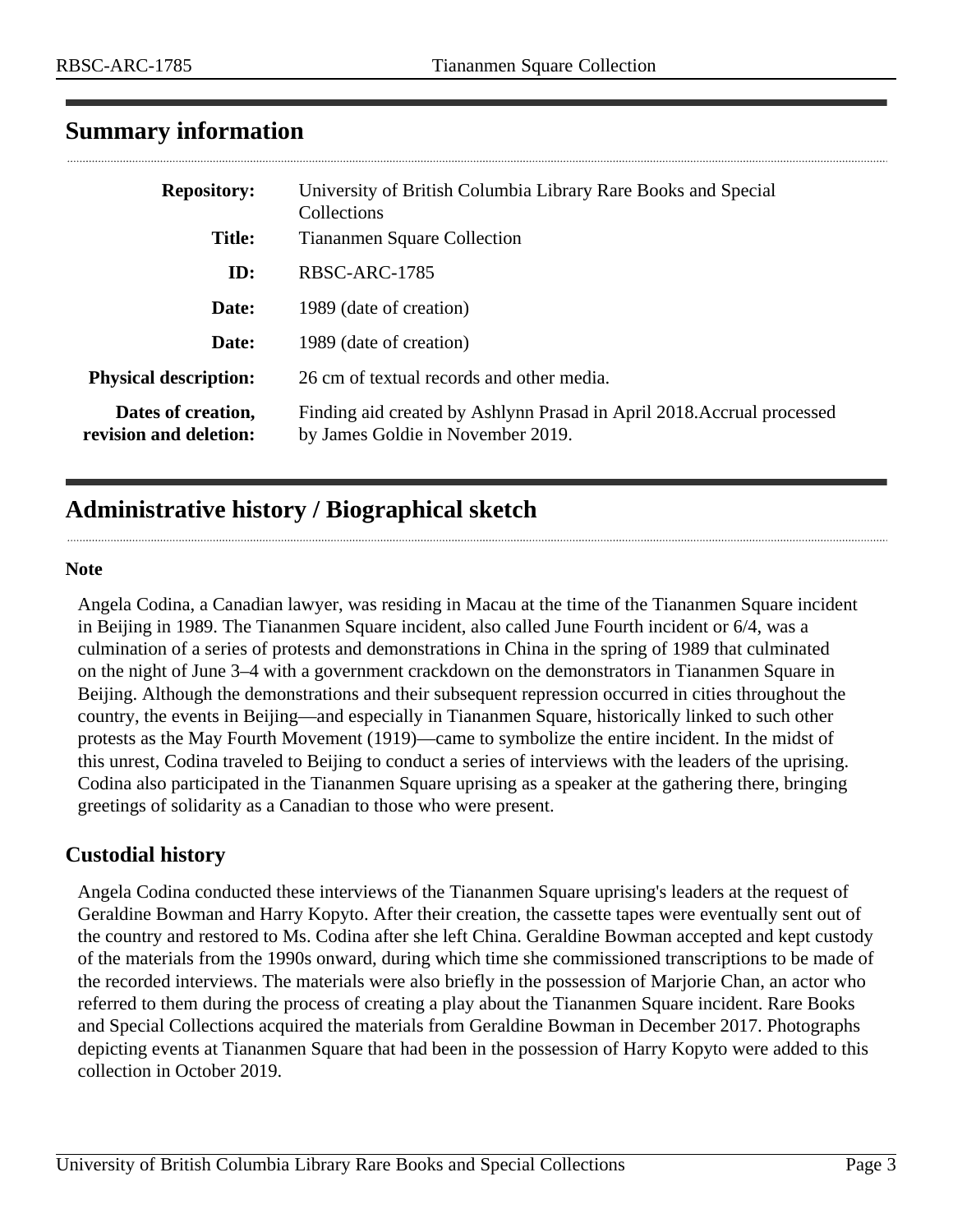## <span id="page-3-0"></span>**Scope and content**

The collection is made up of 11 cassette tapes containing 12.5 hours of audio, of the interviews that Angela Codina conducted with the leaders of the Tiananmen Square uprising. The collection also consists of the following textual materials: written transcripts that were later made of the interviews (at the behest of Geraldine Bowman); materials for a book written by Angela Codina; newspaper clippings; periodicals and journals; and correspondence. The collection also contains 274 photographic negatives and 448 colour photographs.

## <span id="page-3-1"></span>**Notes**

### **Title notes**

#### **Accruals**

No further accruals are expected.

#### **Other notes**

- **Publication status:** published
- **Physical description**: 26 cm of textual records 11 cassette tapes 274 negatives 448 colour photographs

## <span id="page-3-2"></span>**Series descriptions**

| Ref code          | Title                                       | Dates        | Access status | Container |
|-------------------|---------------------------------------------|--------------|---------------|-----------|
| RBSC-ARC-1785-1-1 | File - Angie - Book Beginning               |              |               |           |
| RBSC-ARC-1785-1-2 | File - Names of Interviewees                |              |               |           |
| RBSC-ARC-1785-1-3 | File - Marjorie's Working Copies            |              |               |           |
| RBSC-ARC-1785-1-4 | File - Tape 1 Transcription Originals       |              |               |           |
| RBSC-ARC-1785-1-5 | File - Tape 2 Transcription Originals       |              |               |           |
| RBSC-ARC-1785-1-6 | File - Tape 3 Transcription Originals       |              |               |           |
| RBSC-ARC-1785-1-7 | File - Tape 4, 5, 6 Transcription Originals |              |               |           |
| RBSC-ARC-1785-1-8 | File - Tape 7 Transcription Originals -     | June 1, 1989 |               |           |
|                   | Speech at Beijing University                |              |               |           |
| RBSC-ARC-1785-1-9 | File - Tape 8, 9, 10 Transcription          |              |               |           |
|                   | Originals                                   |              |               |           |
| RBSC-ARC-1785-2-1 | File - Postcards                            |              |               |           |
| RBSC-ARC-1785-2-2 | File - Periodicals                          |              |               |           |
| RBSC-ARC-1785-2-3 | File - Students                             |              |               |           |
| RBSC-ARC-1785-2-4 | File - Correspondence                       |              |               |           |
| RBSC-ARC-1785-2-5 | File - Uprising Participants (including     |              |               |           |
|                   | students)                                   |              |               |           |